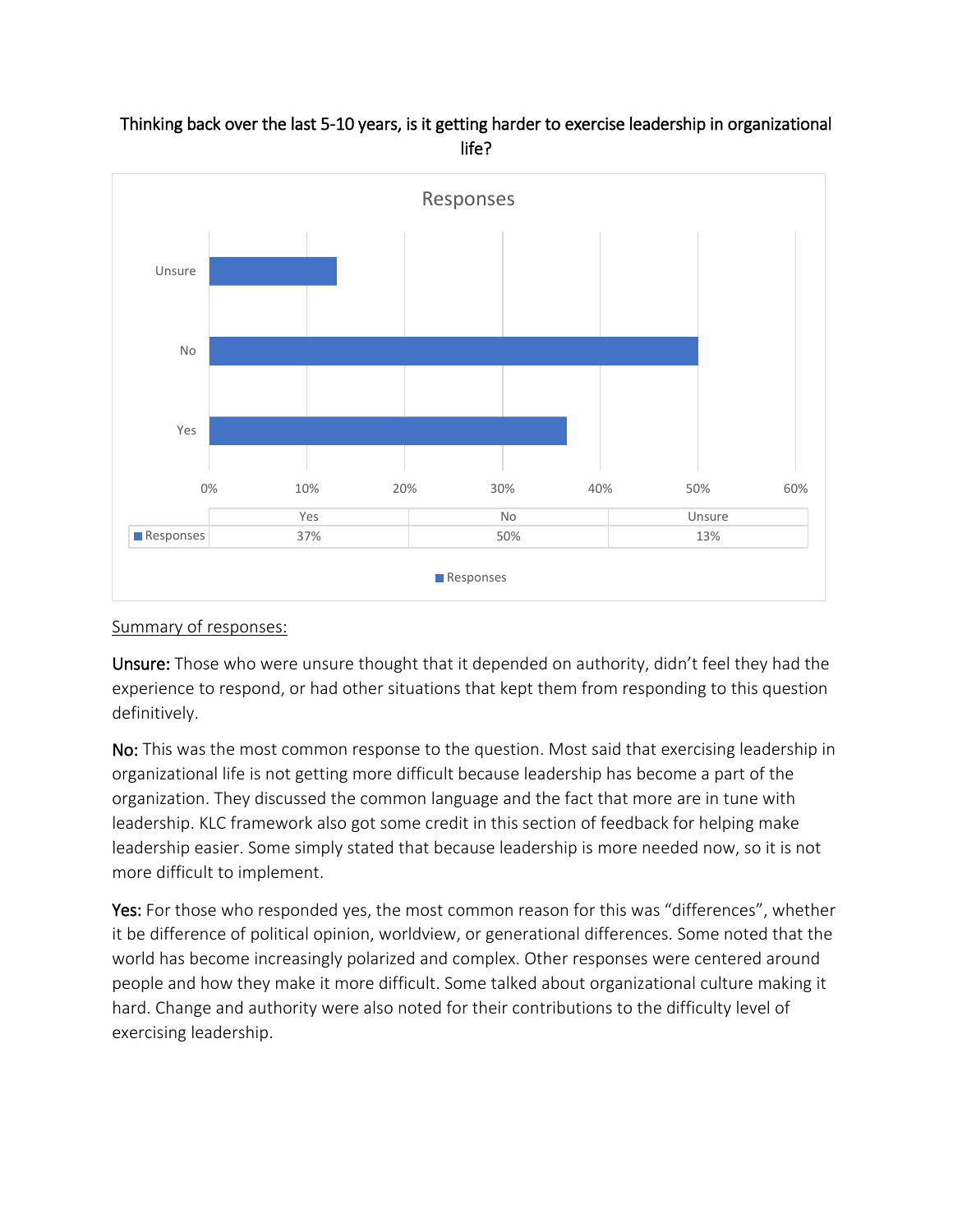

## Thinking back over the last 5-10 years, is it getting harder to exercise leadership in civic life?

#### Summary of responses:

Unsure: Most of those who were unsure mentioned that it is due to a lack of experience in the civic arena.

No: It seems that several who responded that no, it is not more difficult, left responses that clearly express how it is more difficult to exercise leadership in the civic arena. Of those who truly think it is no more difficult, most responded and gave some credit to social media. Several stated that social media has provided an outlet for people to become more civicly engaged in leadership. Although the effectiveness of this method was questioned, it was still noteworthy in the feedback. Increased opportunities for civic involvement, more engagement, and KLC framework all made an appearance in the feedback.

Yes: Of those who think it is more difficult to exercise leadership in the civic arena, polorization was by far the most common response. Factions, authority, distrust, and the idea that you must not be offensive were also themes in the feedback. Social media showed up as something that makes it more difficult to exericse civic leadership.

# As you can see, half of the respondents find it more difficult to exercise civic leadership, while half of respondents do NOT find it more difficult to exercise leadership in organizational life.